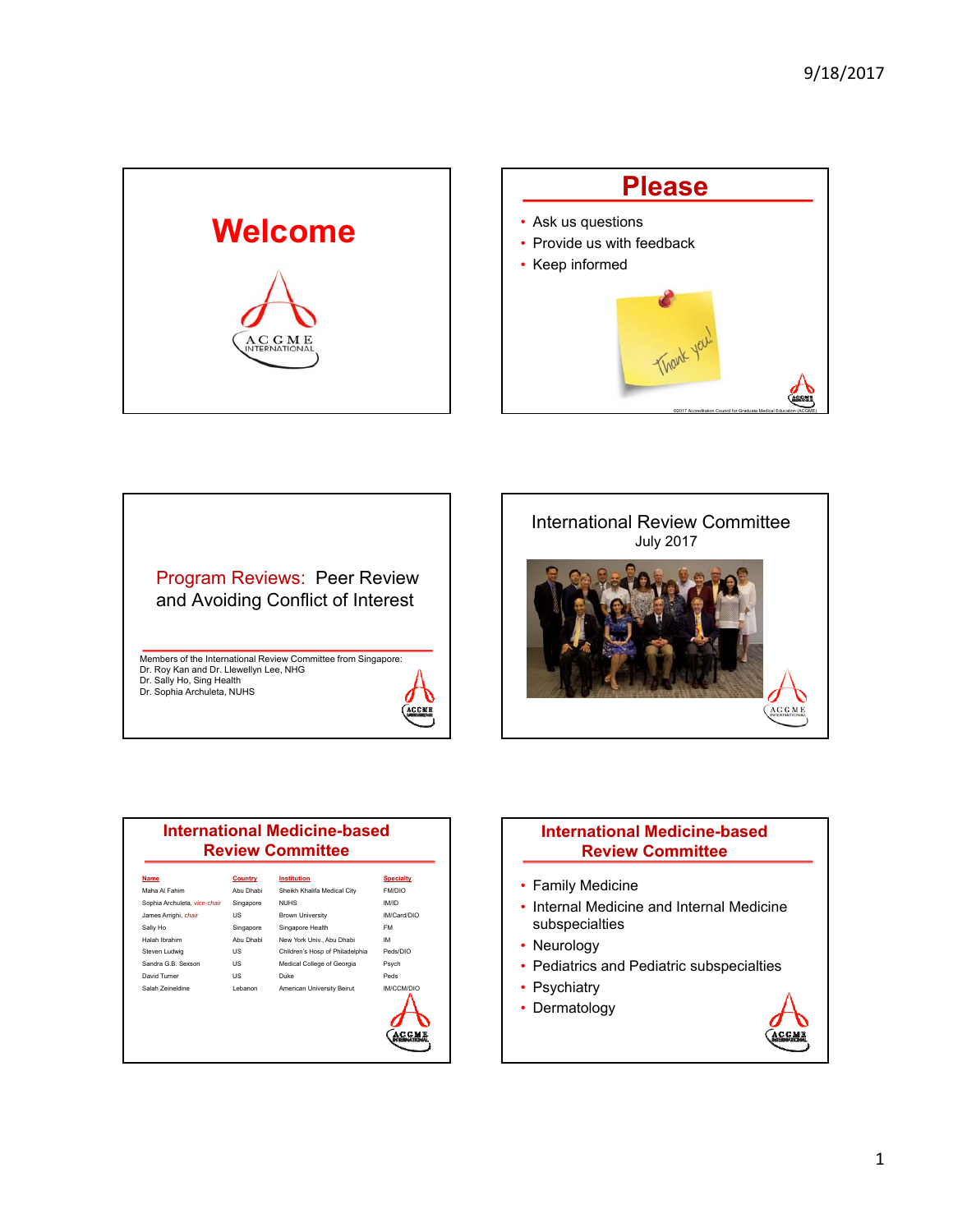#### **International Surgical/Hospital-based Review Committee Name Country Institution Specialty** Ghalib Al Haneedi Qatar Hamad Medical Corporation Orthopaedic Surg Margaret Blott Abu Dhabi Corniche Hospital OB/DIO Wallace Carter **US** Columbia Presbyterian Emergency Med Salahddin Gehani, *vice-chair* Qatar Hamad Medical Corporation General Surg Jim Hebert US Fletcher Allen, VT General Surg Roy Kan Singapore NHG Anesthesiology Llewellyn Lee Singapore NHG Ophth Ken Simons, *chair* US Medical College of Wisconsin Ophth/DIO Kay Vydareny **New York CONFIDENT US** Emory **Emory** Diagnostic Radi





**ACCME** 



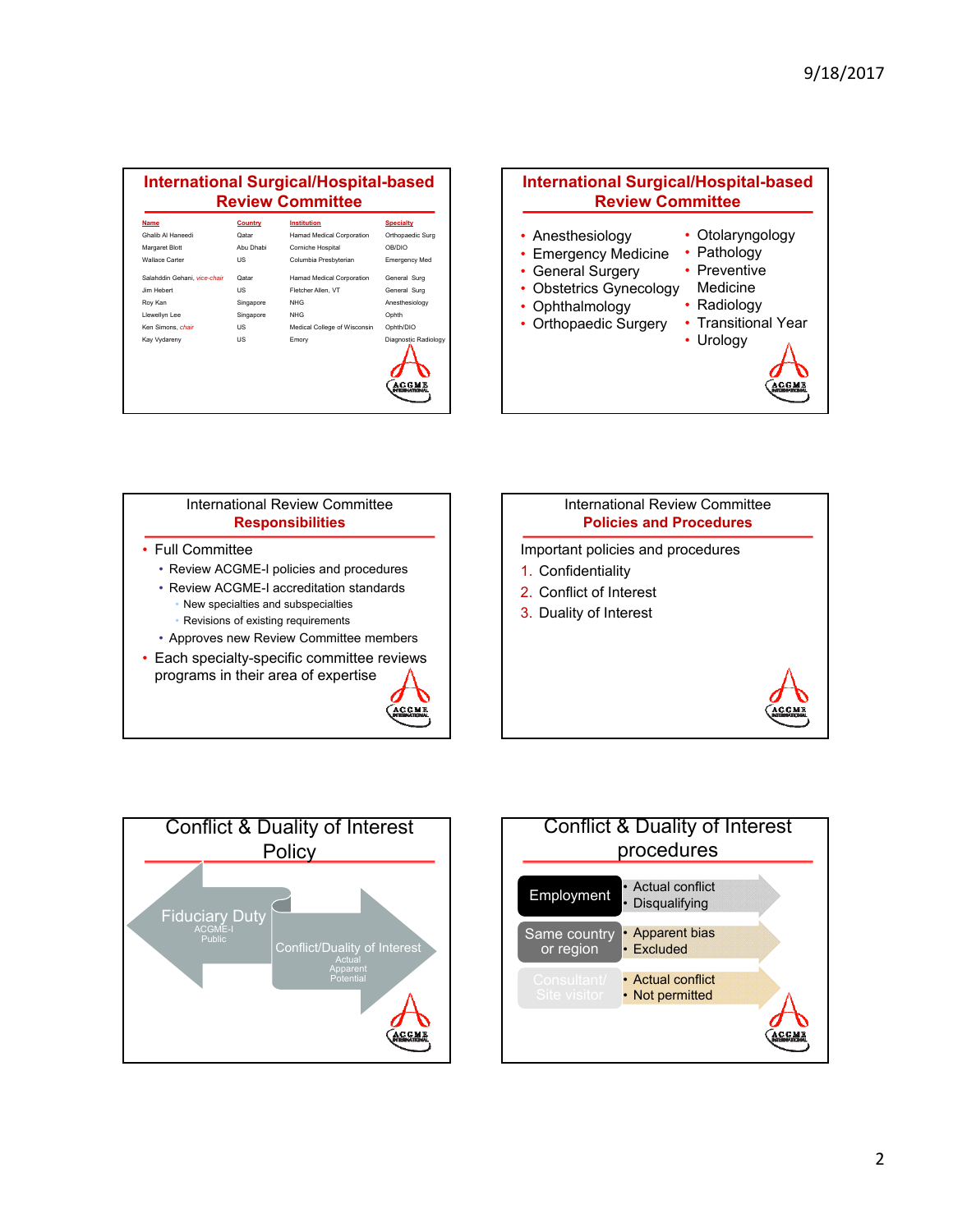### International Review Committee members **CANNOT**

- Serve as a site visitor, mock site visitor (consultant) to any ACGME-I-accredited program or sponsoring institution during their time on the Committee;
- Discuss any information related to institutional or program reviews that occurred during their time on the Committee; or
- Disclose any of the discussion that takes place during program reviews or the business meeting. **ACCME**

## **NAS-I Singapore: What are the Practical Implications for MY Program?**

**James A. Arrighi, M.D. John R. Potts, III, M.D.**

13-14 September 2017

©2017 Accreditation Council for Graduate Medical Education (ACGME)

### **Disclosures**

### Dr. Arrighi

- Noninvasive cardiologist
- Recovering program director
- DIO Brown University/Rhode Island Hospital
- Past Chair, ACGME RC-Internal Medicine
- Chair, ACGME-I Medicine Based RC
- No financial conflicts



## **Disclosures**

### Dr. Potts

- General Surgery
- Recovering program director
- Recovering DIO
- Past member, ACGME-I Review Committee
- Senior VP, Surgical Accreditation ACGME
- No financial conflicts



## **Objectives**

- NAS: Background, rationale and goals
- What is new or different in NAS
- Screening elements: Derivation and use

©2017 Accreditation Council for Graduate Medical Education (ACGME)

AGENT

- RC process in NAS
- *Preview* the seven-year self-study

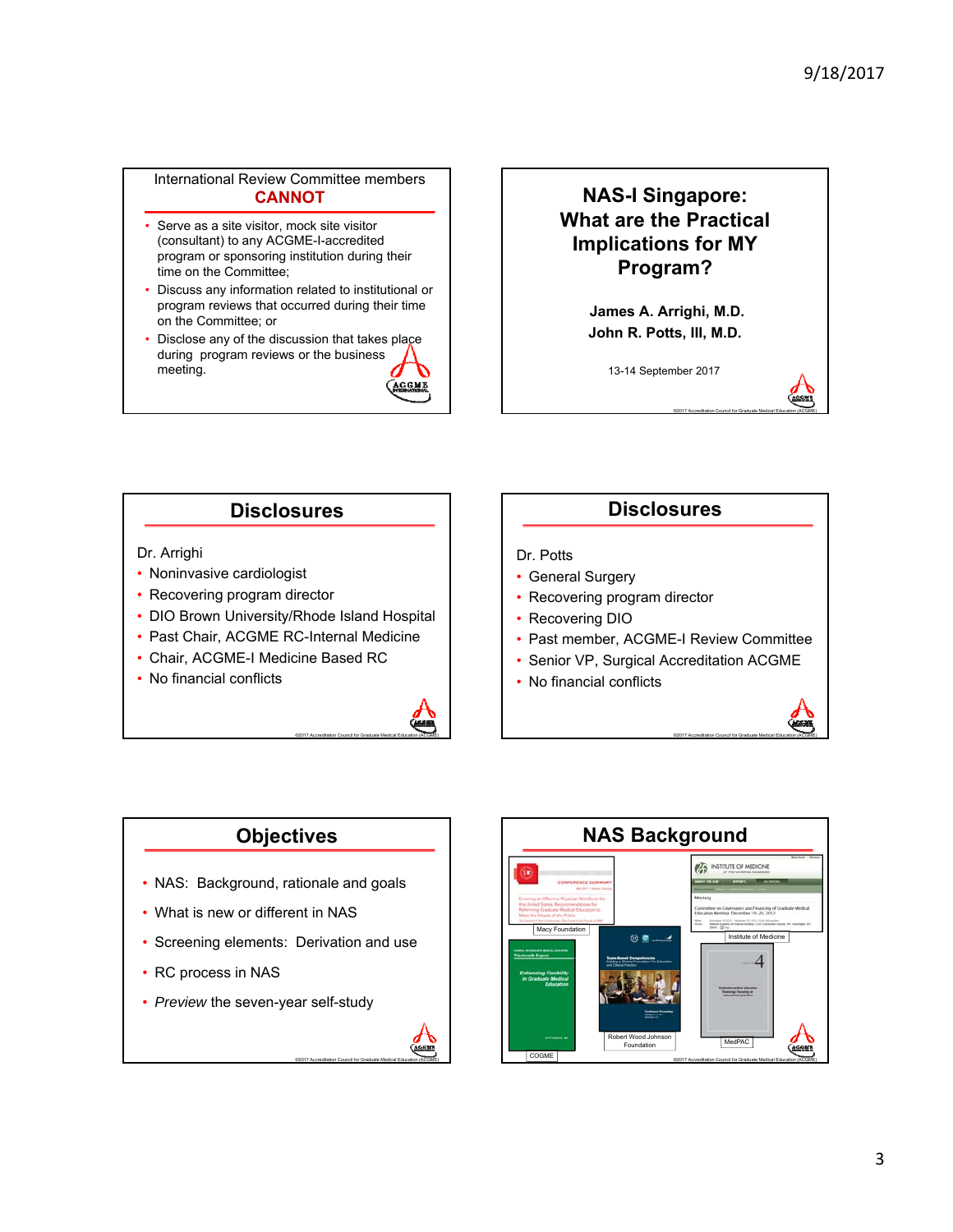





## **NAS Background**

- Public expects GME to produce doctors who:
	- Possess these skills, *and*
	- Requisite clinical and professional attributes

## **NAS Background**

- ACGME established 1981
- Major issues faced:
	- Emergence of formal subspecialty training
	- Variability in quality of resident training



## **NAS Background**

©2017 Accreditation Council for Graduate Medical Education (ACGME)

©2017 Accreditation Council for Graduate Medical Education (ACGME)

- ACGME response emphasized:
	- Program structure
	- Increase in quality & quantity of formal teaching
	- Balance between service and education
	- Resident evaluation & feedback
	- Financial & benefit support for trainees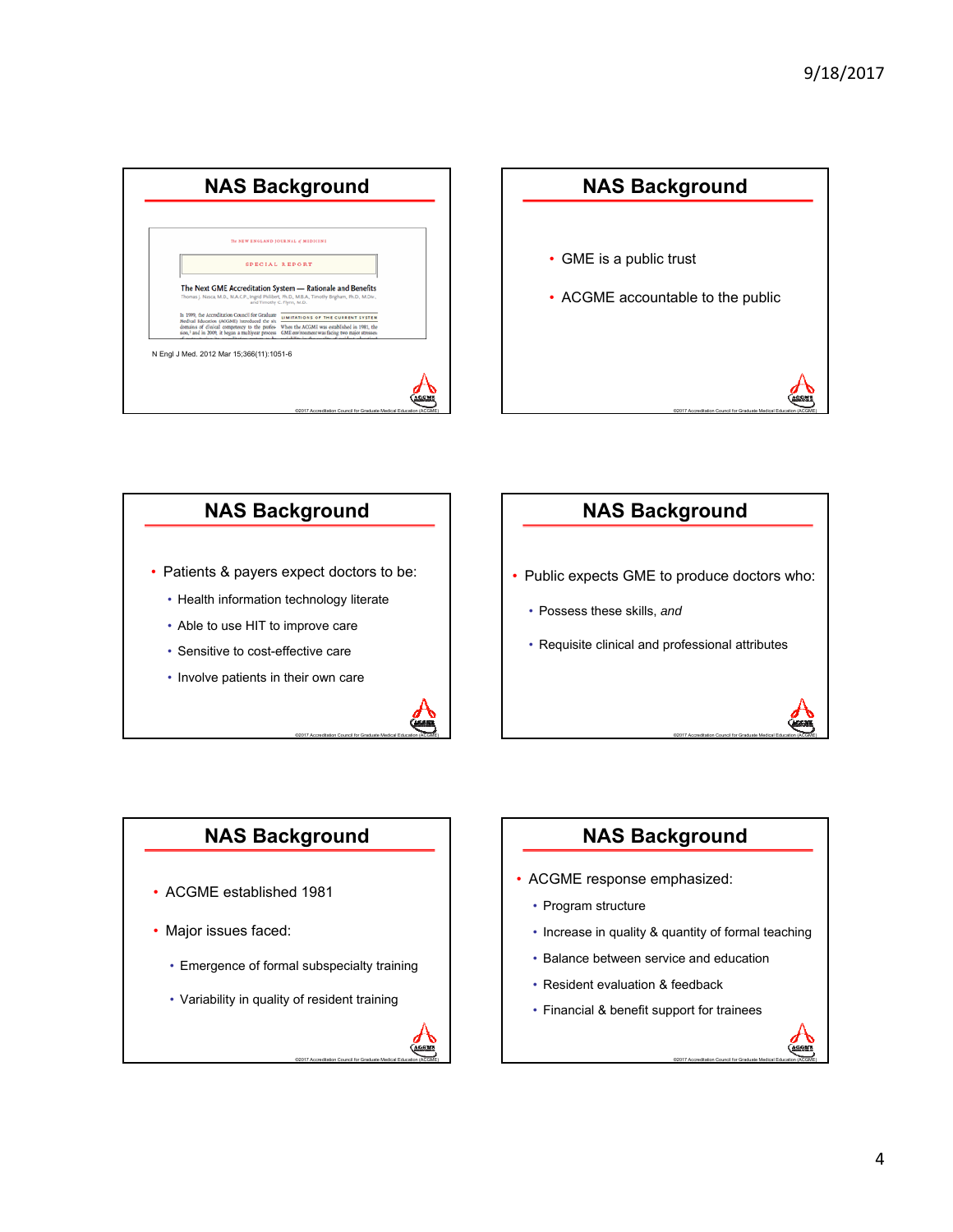









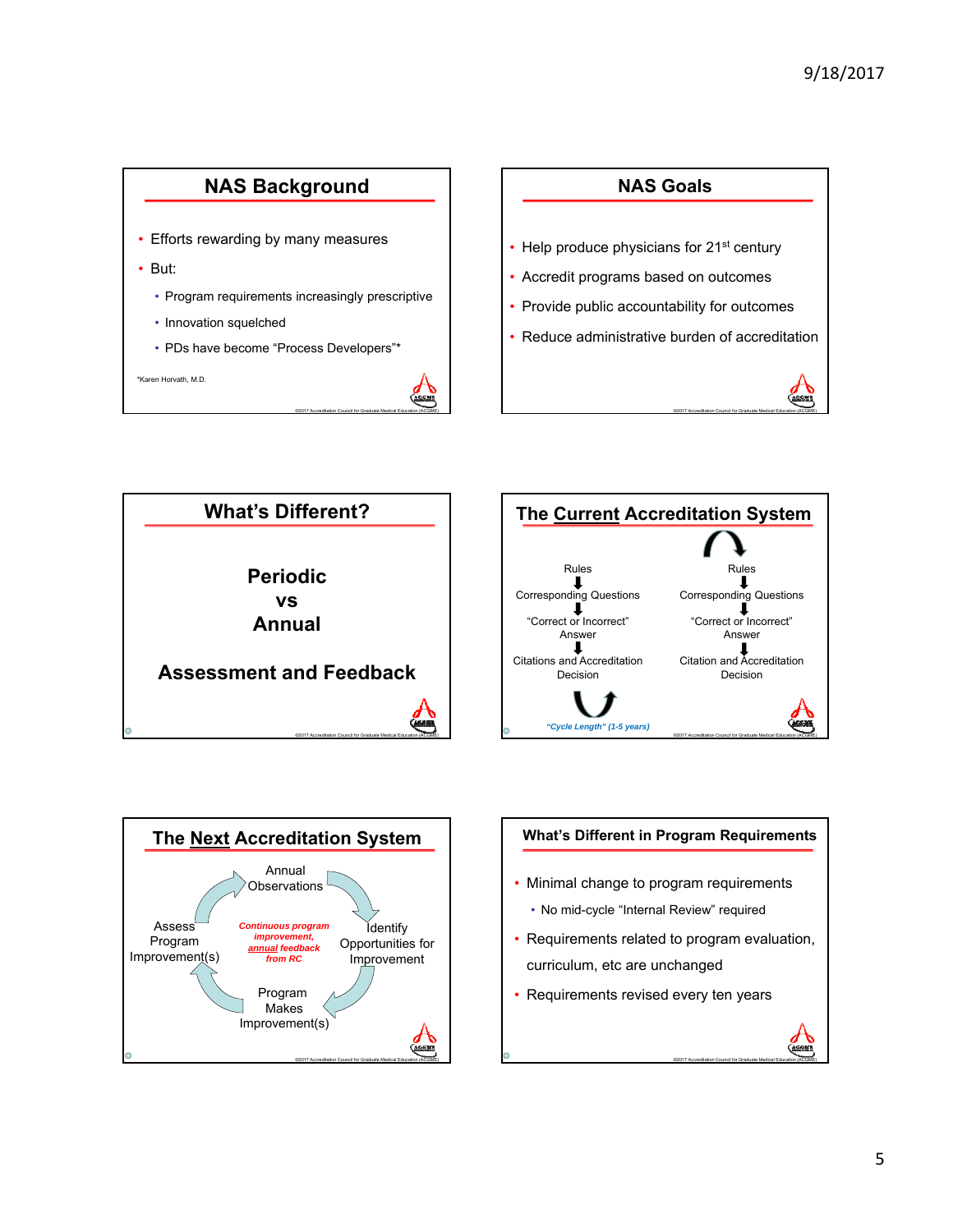### **What's Different in Review Process**

- Programs reviewed (at least) annually by RC
- Programs notified of status annually
- Site visits performed as needed based on review of data elements
- Feedback provided annual in form of status, citations, areas for improvement





## **Focused Site Visits** • Assesses *selected* aspects of a program and may be used: • to address *potential* problems identified during review of annually submitted data; • to diagnose factors underlying deterioration in a program's performance; • to evaluate a complaint against a program • Minimum 30 day notification • Minimal document preparation

©2017 Accreditation Council for Graduate Medical Education (ACGME)



- Application for new program
- At end of the Initial Accreditation period
- For established programs, when RC identifies major issues or concerns
- Minimum 60 day notification
- Minimal document preparation

*Program is assessed for compliance with all PR's*

©2017 Accreditation Council for Graduate Medical Education (ACGME)

©2017 Accreditation Council for Graduate Medical Education (ACGME)



# **7-year Accreditation Review Visit** • Scheduled well in advance • Full compliance visit

- Minimal document preparation
- Conducted 18 to 24 months following submission of self-study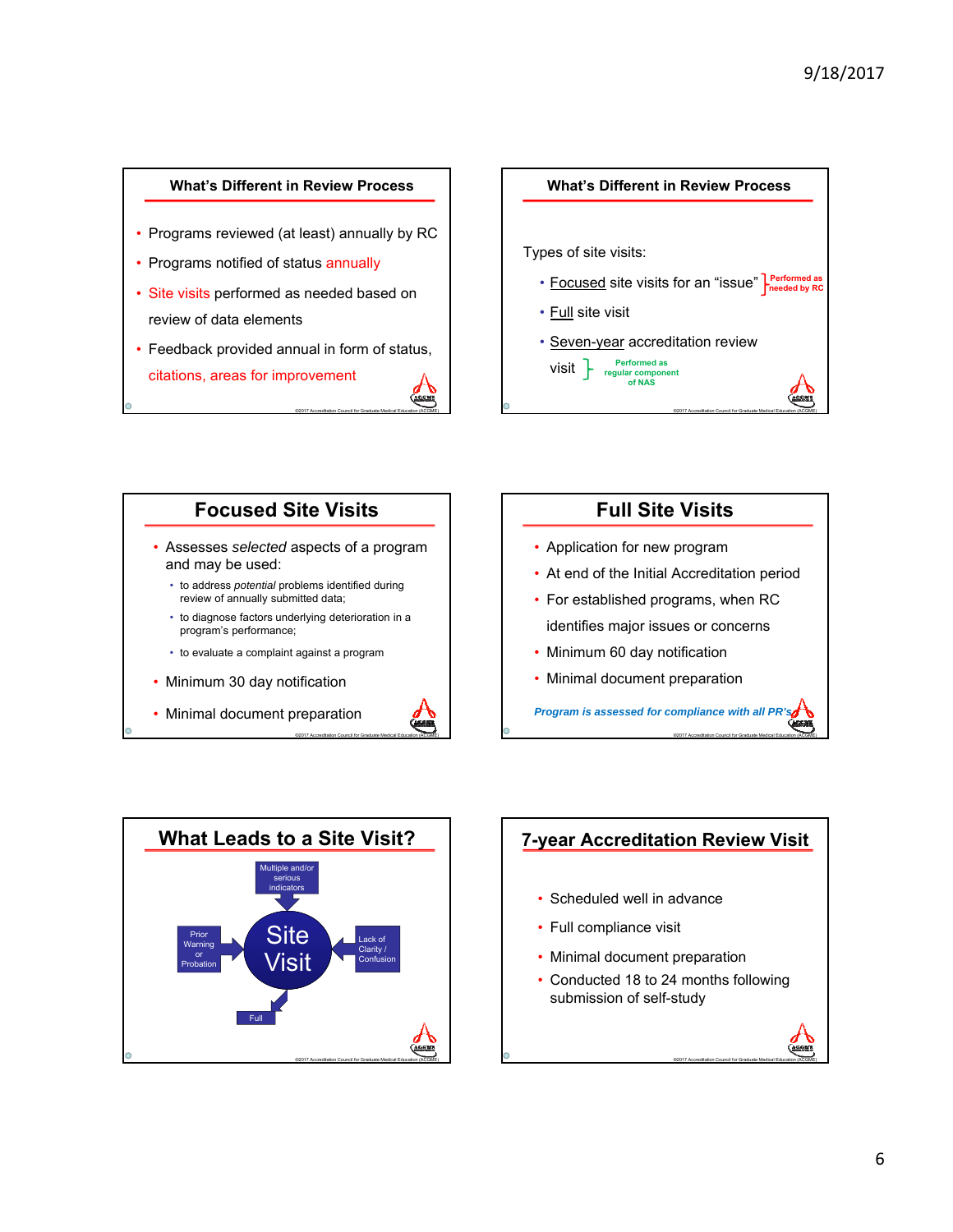

# **Citations** • Identify areas of non-compliance • Each is linked to a program requirement • Response to each citation *required* in ADS RC will assess annually to determine whether citation can be resolved based on: • New data (e.g. annual ADS update, progress report)

• Site visit report

*Goal: To resolve citation quickly!*

©2017 Accreditation Council for Graduate Medical Education (ACGME)



• Will be tracked by RC



©2017 Accreditation Council for Graduate Medical Education (ACGME)





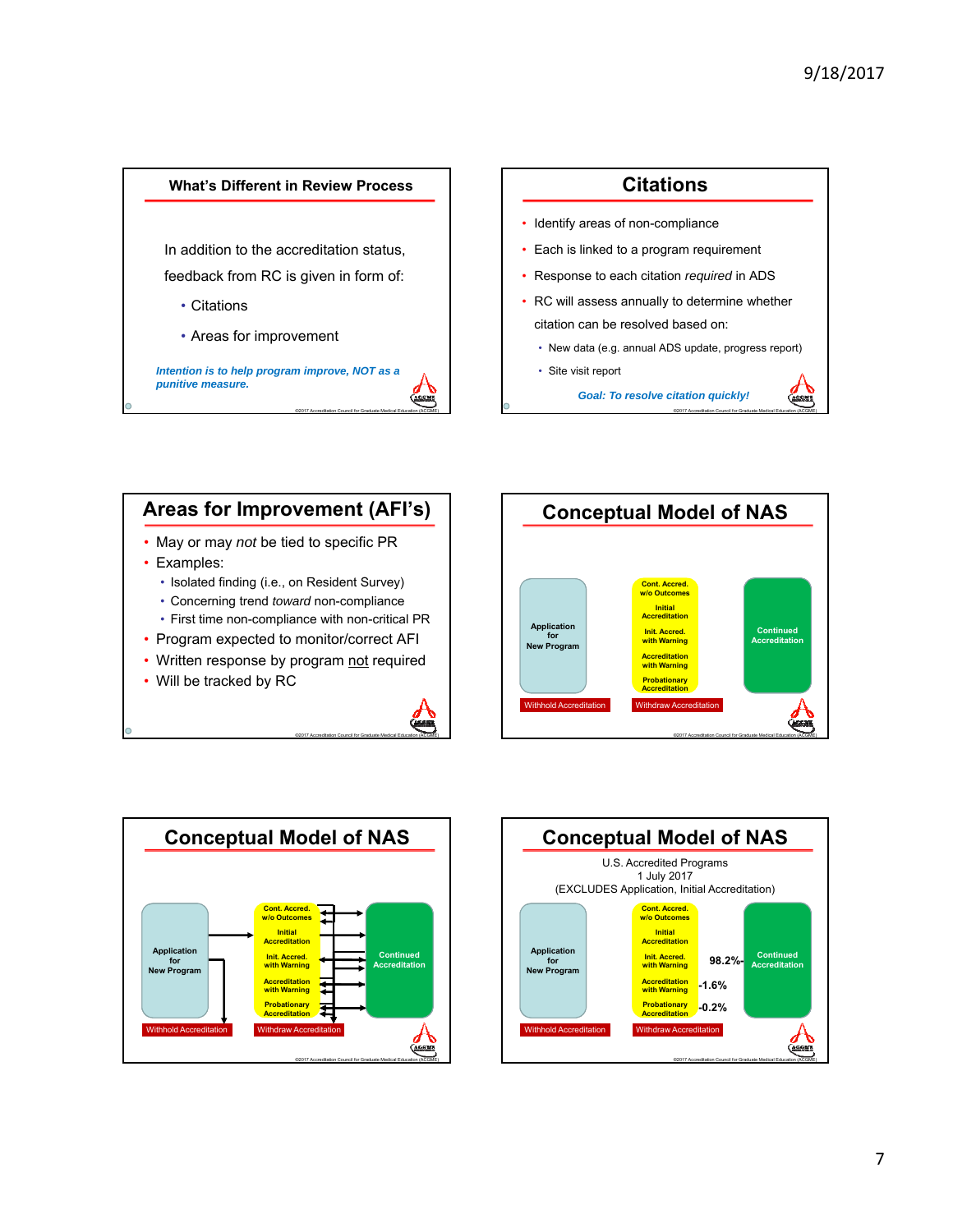





# **Data Reviewed** *Annually* **by RC**

### • Annual ADS Update

- Program Characteristics Structure & resources
- Program Changes PD / core faculty / residents

©2017 Accreditation Council for Graduate Medical Education (ACGME)

CEM

- Scholarly Activity Faculty and residents
- Omission of data
- Block schedule
- Resident Survey
- Faculty Survey
- Clinical Experience Case logs
- Board Pass Rate aggregated data

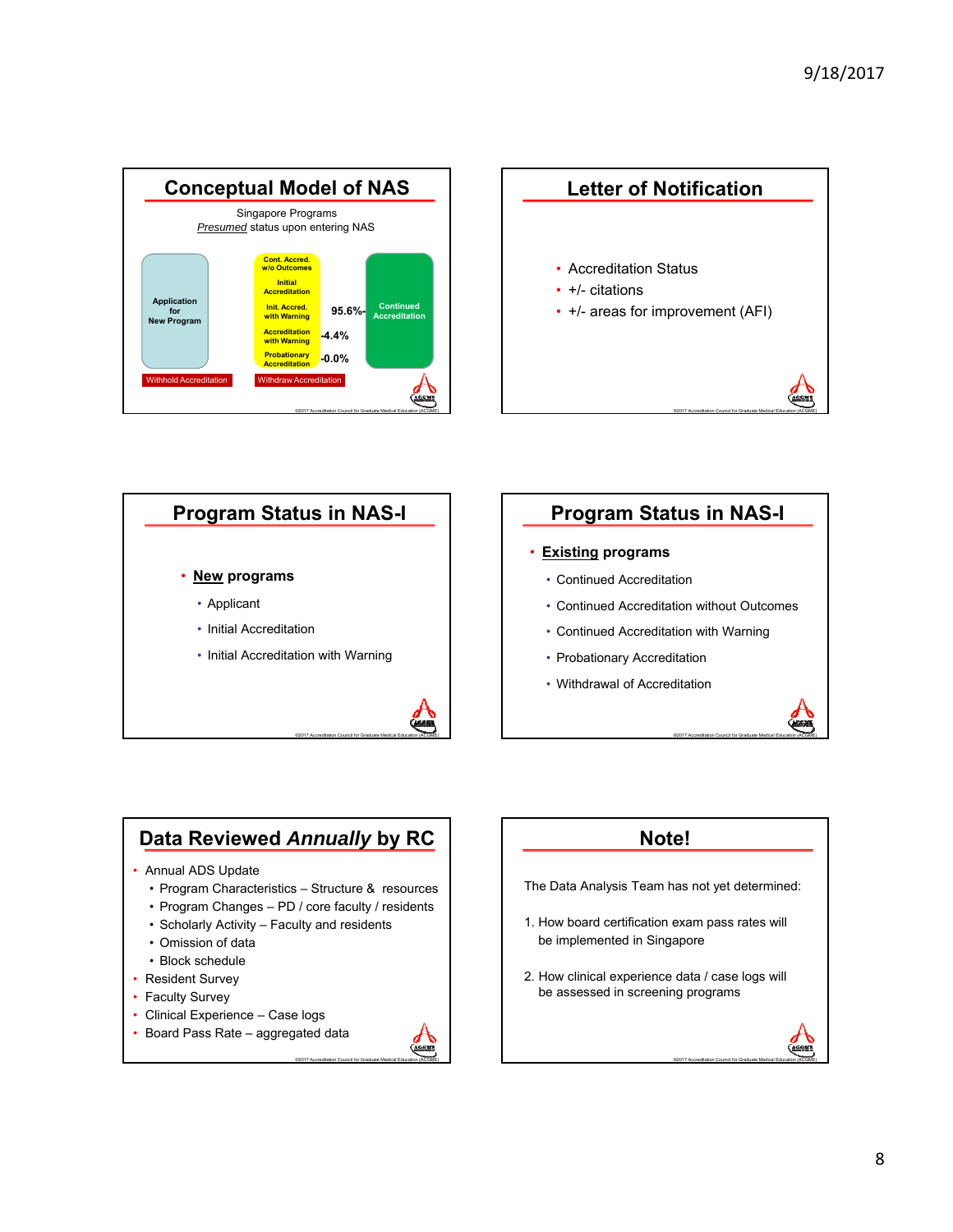



## **Using Data Elements in NAS-I**

- Exploratory data analysis
	- Factor analyses and correlational work
	- Creation of predictors
		- Composite scores
		- Case Logs, Resident Survey, Faculty Surveys
- Identification of data elements that were predictive of program success or failure
- Goal: Distill data to create "pass / fail" predictors



## **What are "Indicators"?**

### Data that:

- Can be gathered easily on an annual basis
- Is meaningful from educational perspective
- Is meaningful from accreditation perspective
- Correlates with previous accreditation decisions
- Can be assigned a binary "pass-fail" cut point
- When combined with other indicators, can identify a subset of programs at high risk for significant accreditation concerns

©2017 Accreditation Council for Graduate Medical Education (ACGME)

**GASKATE** 

©2017 Accreditation Council for Graduate Medical Education (ACGME)



### **Indicators are screening tools** They can be based on single standards, a group of standards, or be more stringent than standards (↑ false +;  $\downarrow$  false -). Failed indicators only cause RC to look at the program. Indicators likely identifying issues that would not have been noted in the episodic review of programs.

In US, the utility of using screening parameters to identify problem programs have been confirmed by recent RC decisions.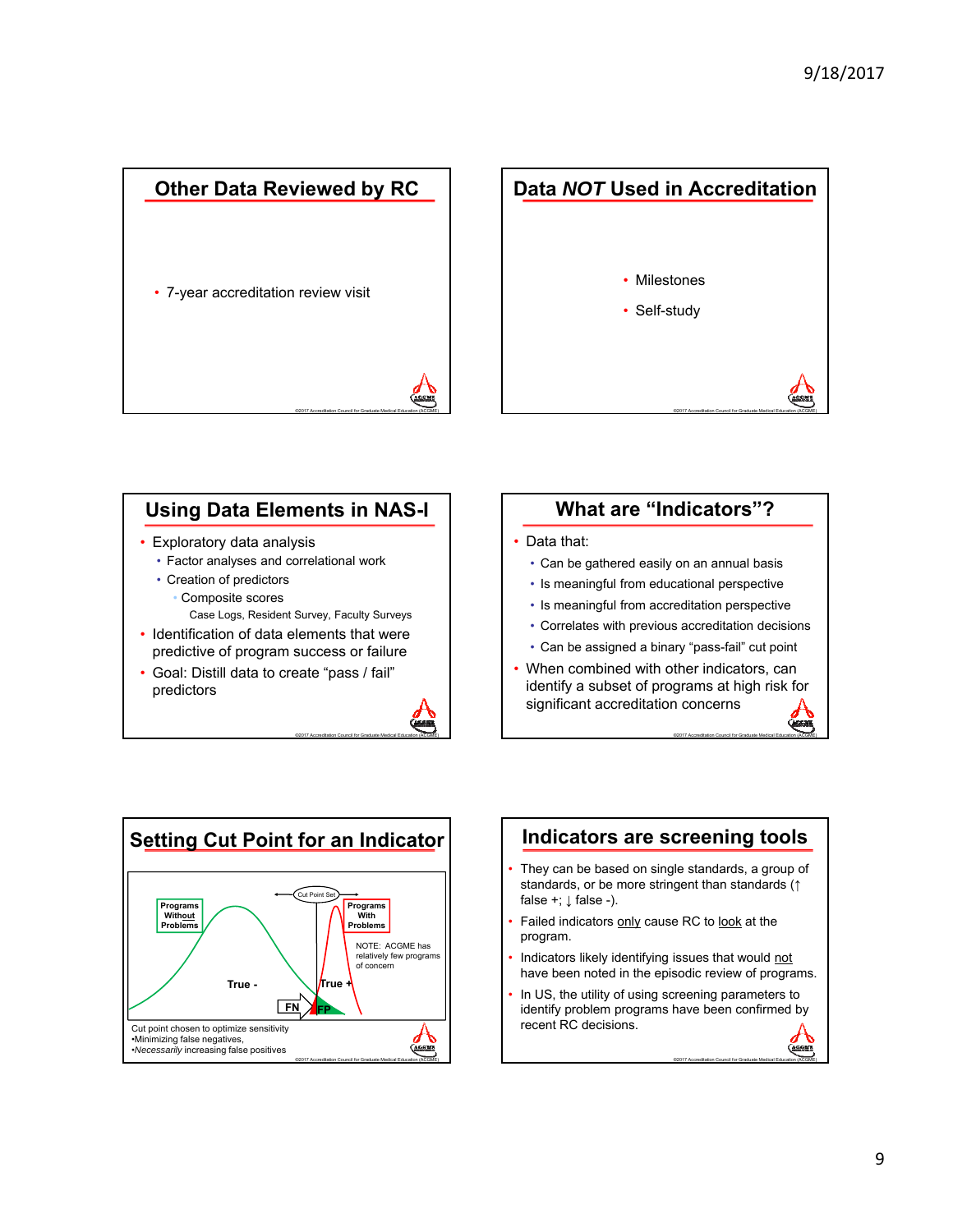







## **Role of the RC in NAS-I**

- Use data to identify potential/real problems
- Gather other information, as needed
- Provide feedback to programs
- Allow programs to rapidly improve
- Monitor program improvement



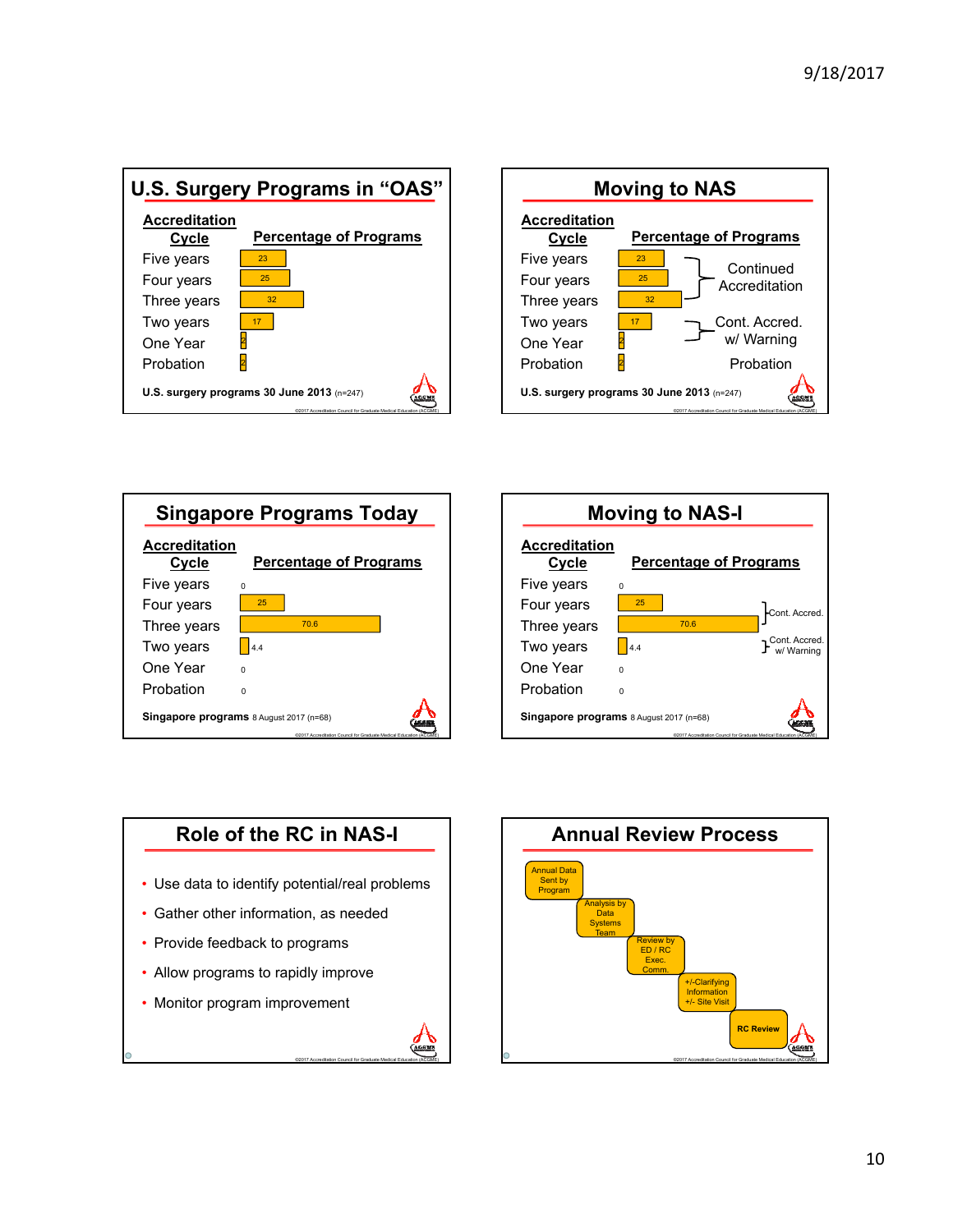







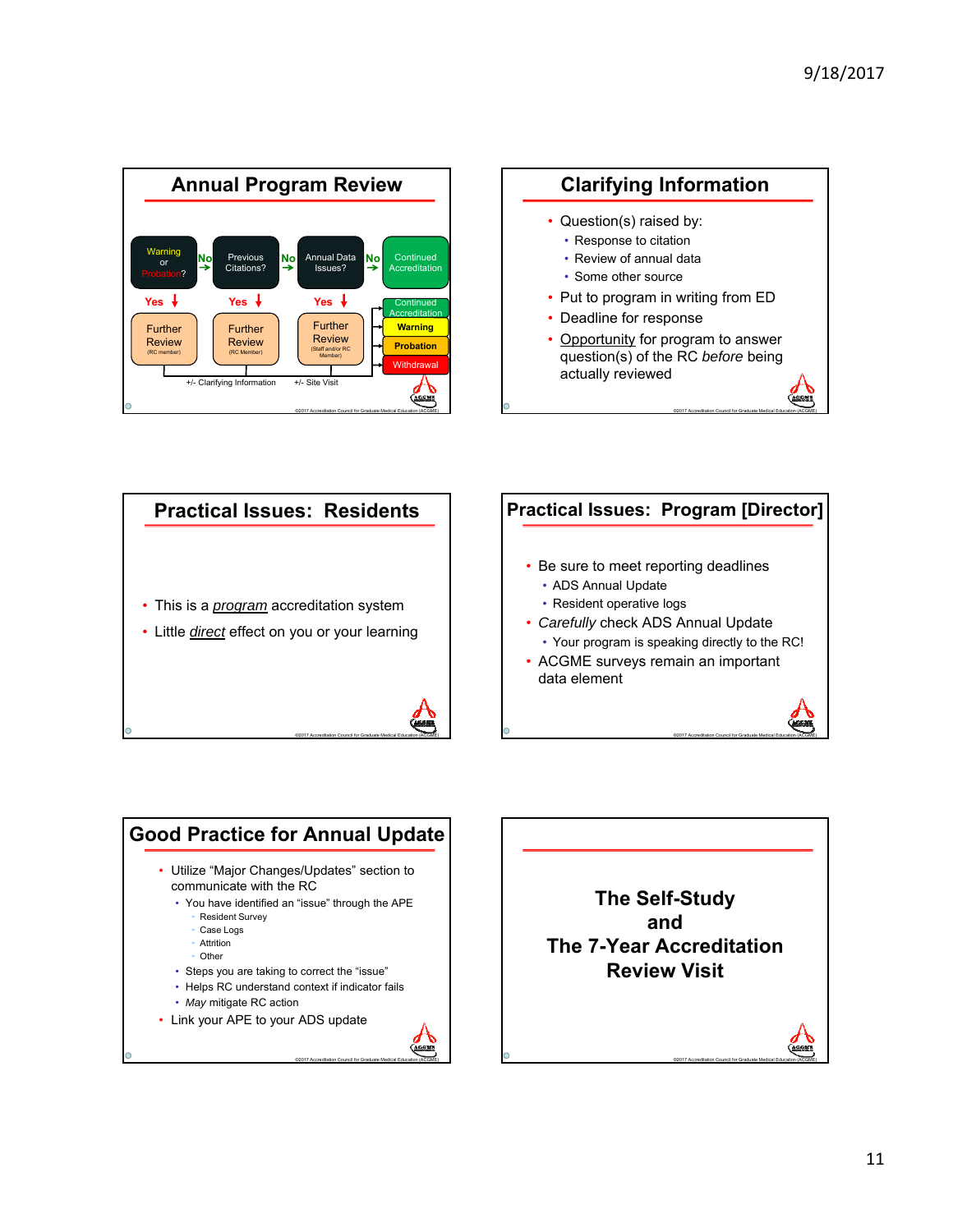### **7-Year Accreditation Review Visit**

- Some really important notes:
	- 1. First self-study scheduled in Singapore 2020
	- *2. Different* than periodic accreditation visit
		- Self-study process
		- Self-study visit
		- Seven-year accreditation compliance visit

©2017 Accreditation Council for Graduate Medical Education (ACGME)

©2017 Accreditation Council for Graduate Medical Education (ACGME)

3. Still very much a work progress









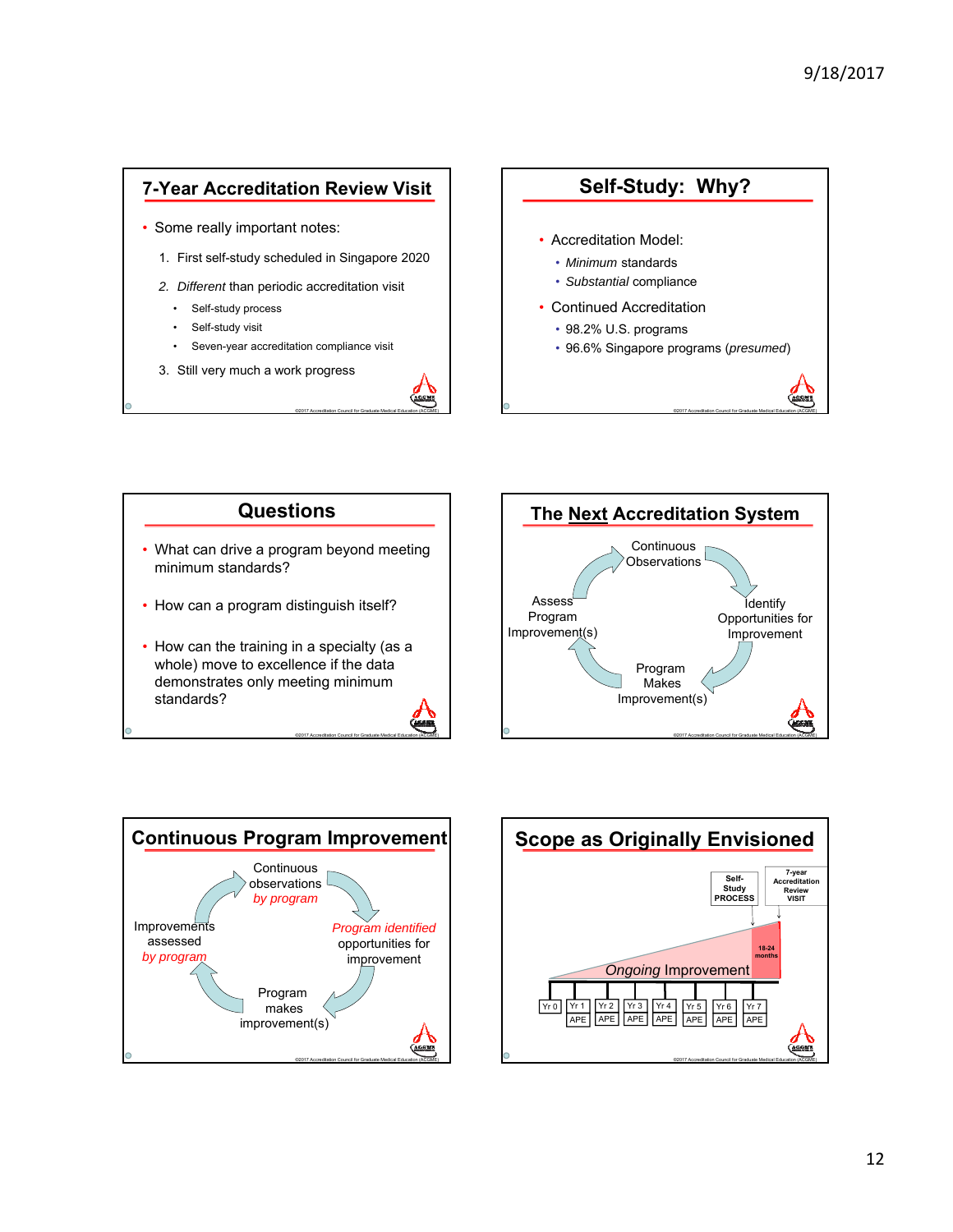







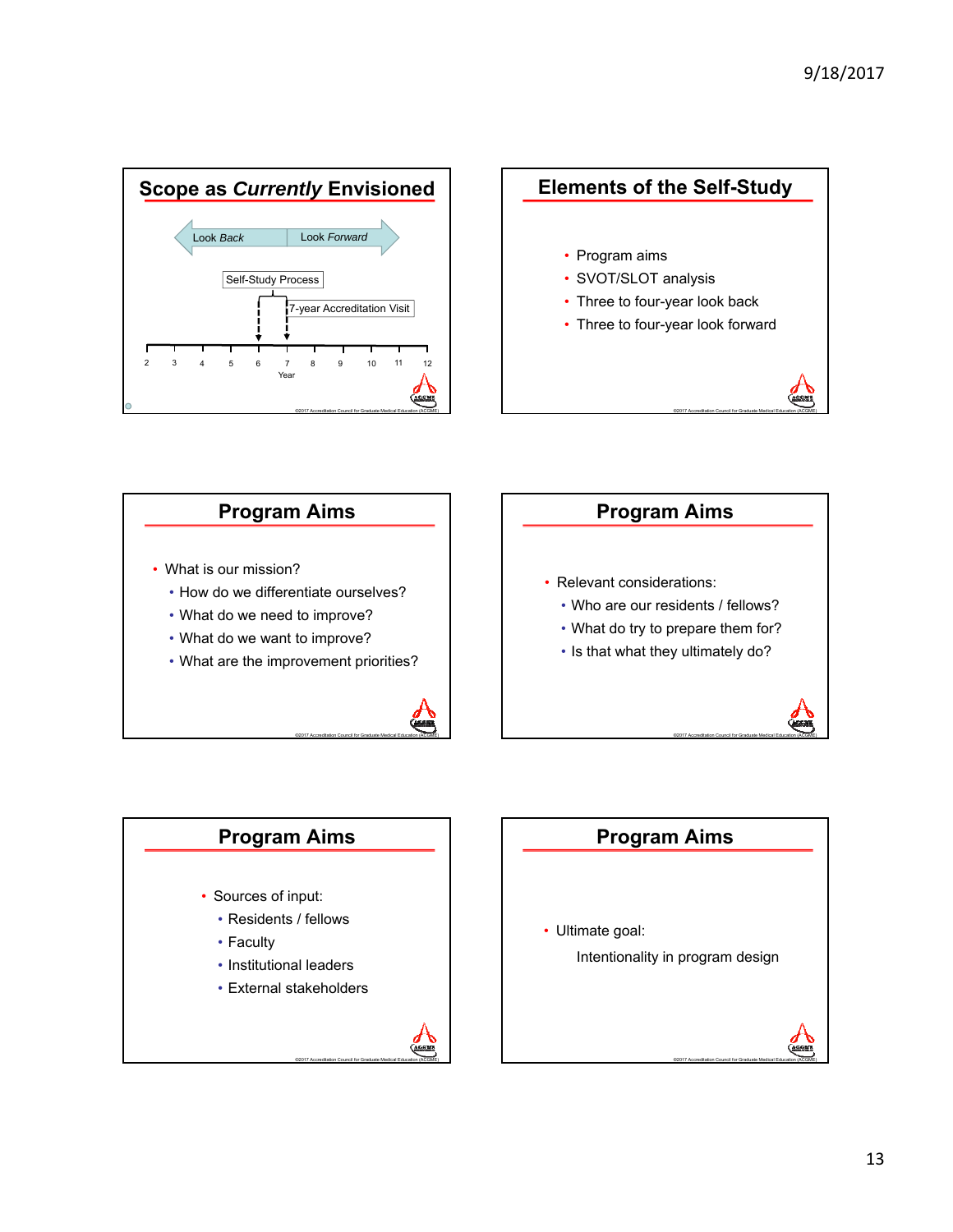

## **Three to Four-Year Look Back**

- What changes occurred?
	- What changed for the better?
	- What changes were not so positive?
	- Were they planned & carried out?
	- Were they unplanned?
- What planned changes did *not* occur?
	- Why?
	- Are those changes still desirable?

©2017 Accreditation Council for Graduate Medical Education (ACGME)







©2017 Accreditation Council for Graduate Medical Education (ACGME)